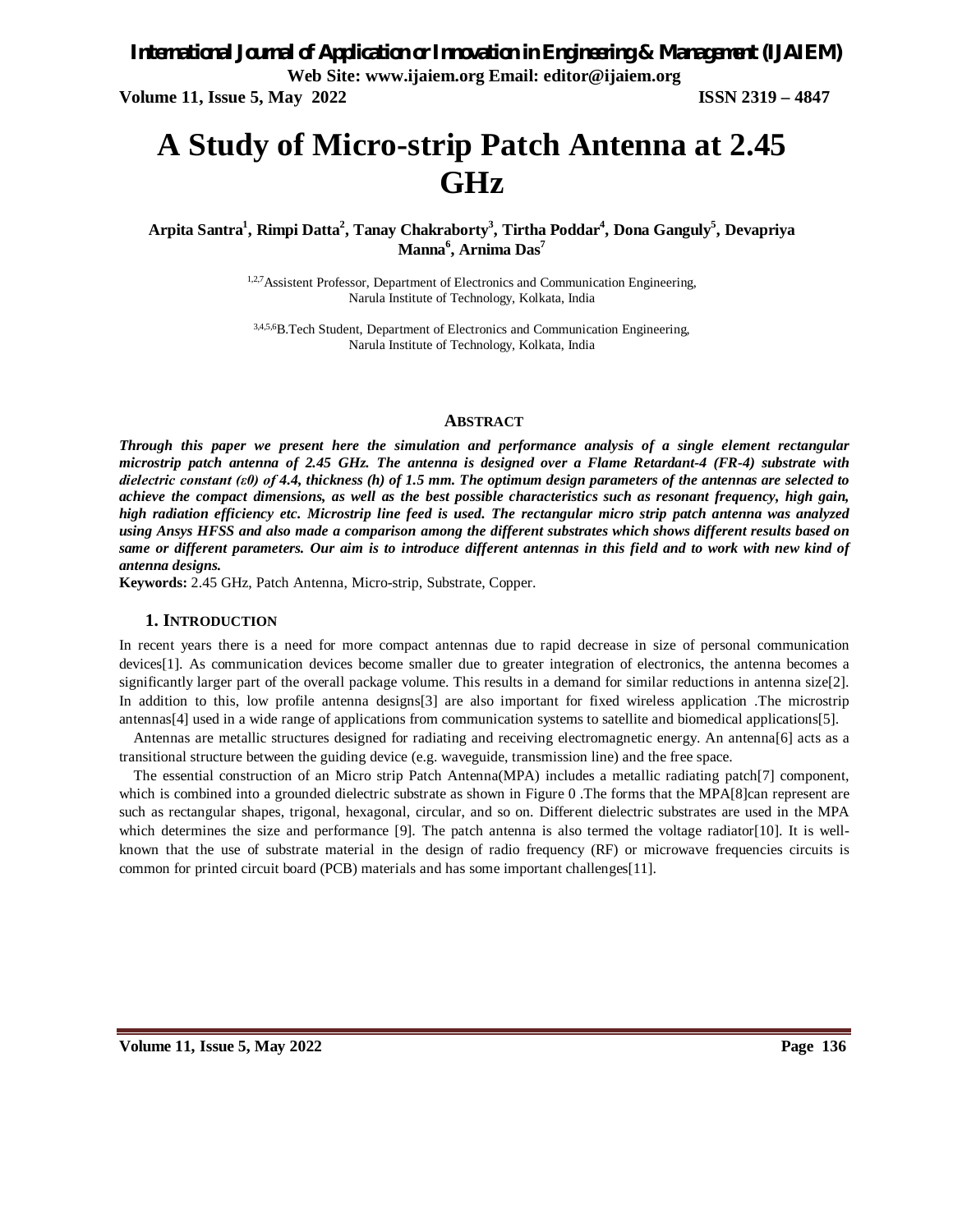**Volume 11, Issue 5, May 2022 ISSN 2319 – 4847**



#### **2. CLASSIFICATION OF PATCH ANTENNA**

The shapes that are commonly available for any kind of patch antenna are rectangular, circular, dipole, triangular, square and elliptical with rectangular and circular shapes. The various shapes are illustrated in fig 1.



Figure: 1 Different patch antenna shapes(conventional)

| Table 1: Comparison of various performance parameters of different patches of micro-strip antenna |                |                 |           |               |                |           |
|---------------------------------------------------------------------------------------------------|----------------|-----------------|-----------|---------------|----------------|-----------|
| S. No.                                                                                            | Shape of       | Return loss vs. | Gain (dB) | Lower cut off | Higher cut off | Bandwidth |
|                                                                                                   | Patch          | frequency       |           | frequency     | frequency      | (GHz)     |
|                                                                                                   |                |                 |           | (GHz)         | (GHz)          |           |
| 1.                                                                                                | Circle         | $-16.50$        | 8.1756    | 6.80          | 7.43           | 0.63      |
|                                                                                                   | (Radius: 30)   |                 |           |               |                |           |
| 2.                                                                                                | Rectangular    | $-19$           | 6.7619    | 7.33          | 8.47           | 1.14      |
|                                                                                                   | (60, 50, 0)    |                 |           |               |                |           |
| 3.                                                                                                | Ellipse (Major | $-25$           | 7.2326    | 6.90          | 7.96           | 1.06      |
|                                                                                                   | Axis:20.       |                 |           |               |                |           |
|                                                                                                   | Ratio:2)       |                 |           |               |                |           |
| $\overline{4}$ .                                                                                  | Pentagon       | $-23$           | 9.0943    | 7.30          | 8.54           | 1.24      |
|                                                                                                   | (Side:         |                 |           |               |                |           |
|                                                                                                   | $44.36$ mm $)$ |                 |           |               |                |           |
| 5.                                                                                                | Hexagon        | $-22$           | 7.4406    | 7.30          | 8.52           | 1.22      |
|                                                                                                   | (Side: 35mm)   |                 |           |               |                |           |
| 6.                                                                                                | Square (60,    | $-21$           | 8.2799    | 6.53          | 7.45           | 0.92      |
|                                                                                                   | 60, 0)         |                 |           |               |                |           |

| Using different kind of Patches left us with different outputs as follows: |  |
|----------------------------------------------------------------------------|--|
| Toble 1. Companison of various porformance parameters of different patch   |  |

**Volume 11, Issue 5, May 2022** Page 137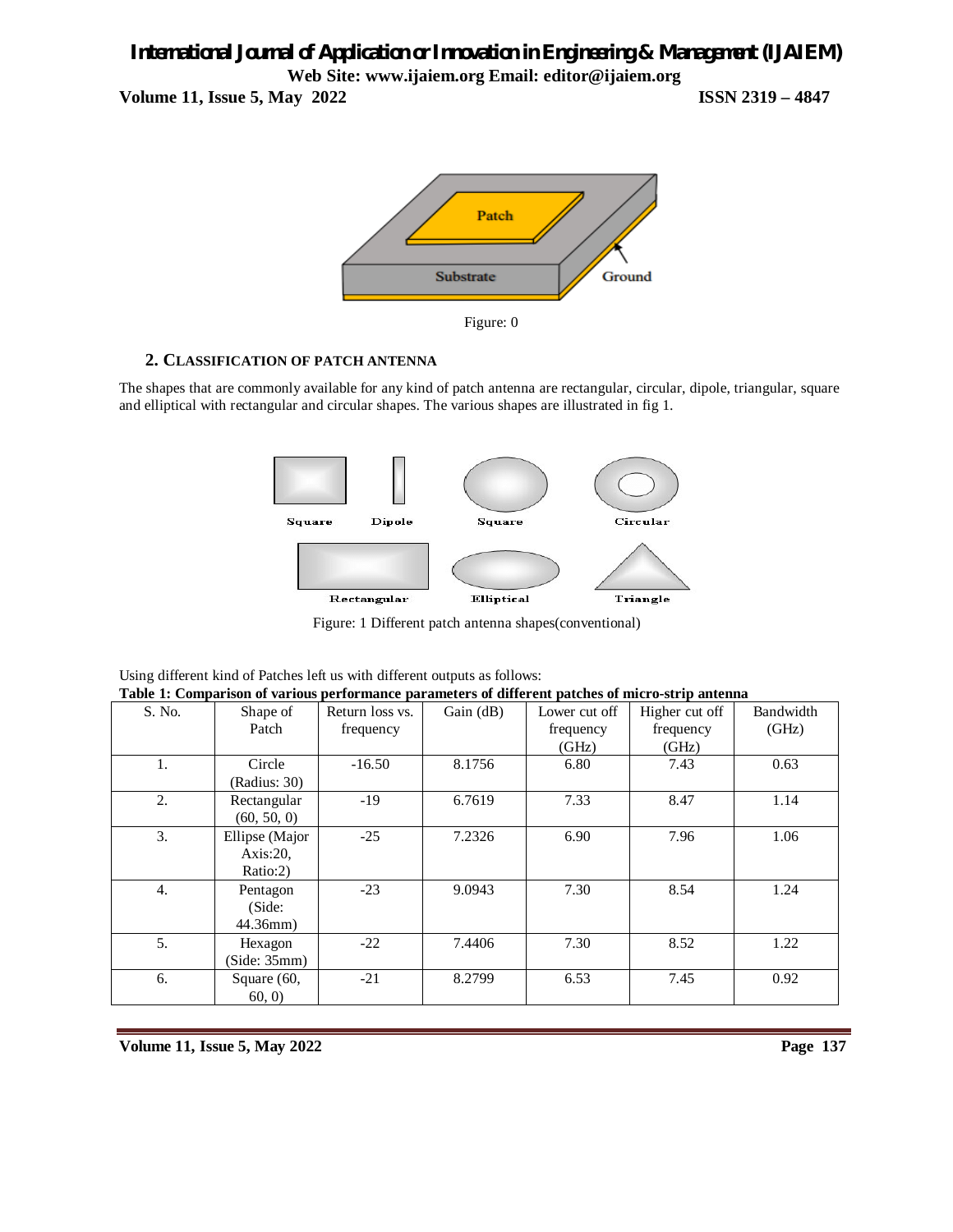**Volume 11, Issue 5, May 2022 ISSN 2319 – 4847**

Except for these we can also use our custom Patches like the one we've used in this journal.

#### **3. METHODOLOGY OF DESIGNING THE ANTENNA**

 The following formulas are proposed to be used while designing and developing a micro-strip patch antenna. First calculate the width (W) of Micro-strip patch Antenna. Width of micro-strip patch antenna is given by

W= C/ C/2f0 $\sqrt{\epsilon_r}$  +1/2

Substituting C=  $3*10^8$  m/sec;  $\varepsilon_r$ =4.4 and f0 = 2.45 GHz We get  $W = 38.00$  mm  $\Delta L = 0.412$ h (%5reff + 0.3) (W/h + 0.264)/ ( $\varepsilon_{reff}$  – 0.258) (W/h + 0.8)

The actual length is obtained by:

L= Leff - 2 ΔL Substituting the values

L=27.9 mm

By using above formulae we get  $L = 30$  mm and  $W = 36$  mm

So, micro-strip patch dimensions decided by using above formulae and  $L = 27.9$  mm and  $W = 38$  mm is calculated by taking these dimensions antenna is simulated by using HFSS 5 Software.

The main objective is to design small size patch antenna for wireless applications. The substrate used for the antenna design is FR-4 ( $Er=4.4$ ) dielectric material because of its moderate dielectric permittivity. The height of the dielectric material is chosen to be 1.6mm which is the default size of FR-4 material. The width of the conducting patch element is 36mm and length is 30mm for the frequency of 2.45 GHz. The most important element is feeding the strip for connecting the probe to the antenna, for which microstrip feed line method is used for better impedance matching. The strip has a width of 3mm and length of 4 mm, which is attached to the rectangular patch antenna as shown in fig 1.

Our patch has a unique pattern. It has  $5.5x4 \text{ mm}^2$  and  $4.2x2 \text{ mm}^2$  rectangular holes on it.



Figure: 2 The proposed antenna

Our target is to verify the radiation graphs with the best of our knowledge.

#### **4. PROCESS TO FOLLOW**

The flowchart according to which one can thoroughly understand the entire process of working is shown below: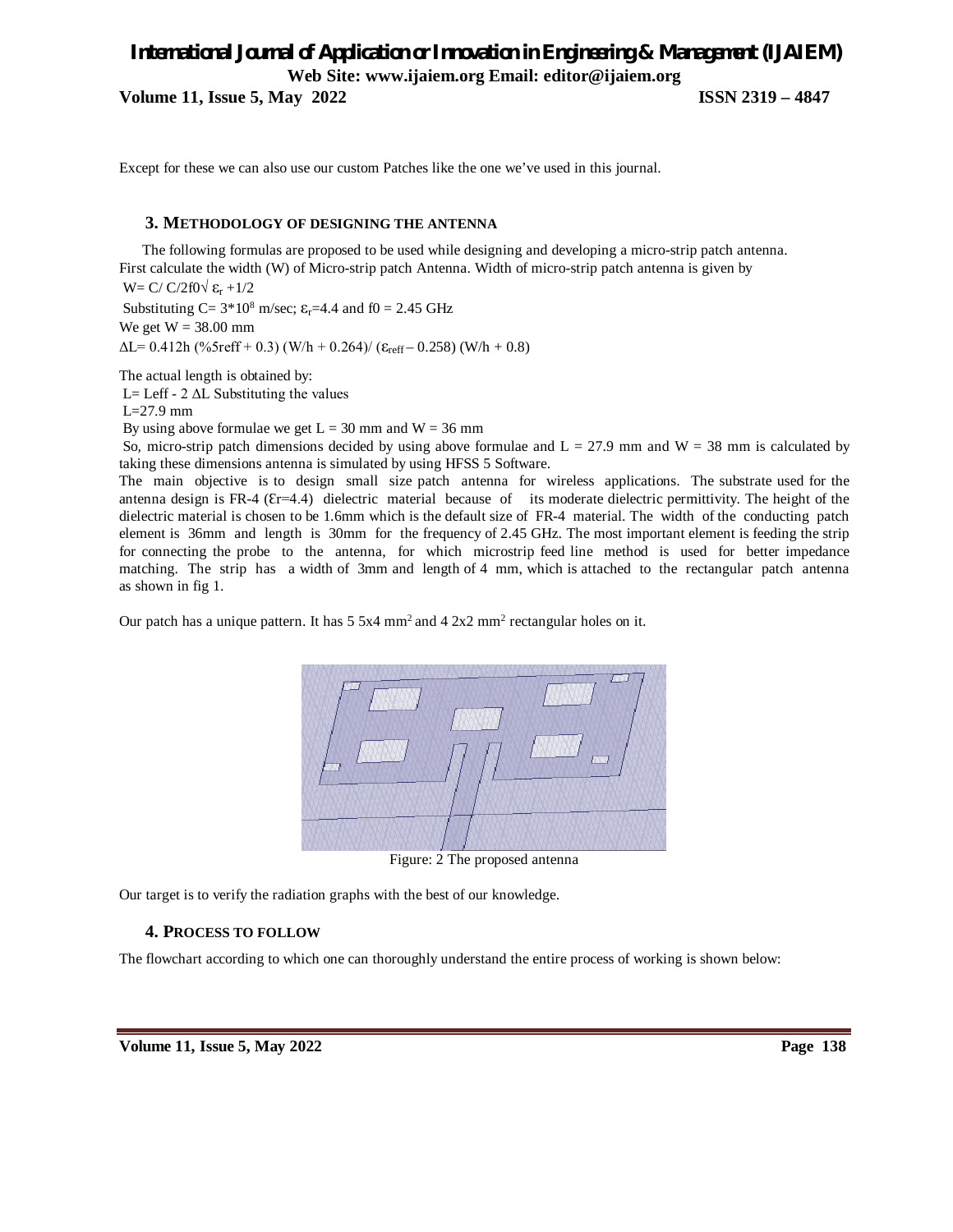**Volume 11, Issue 5, May 2022 ISSN 2319 – 4847**



Figure: 3 Flow chart of the simulation process

## **5. OUR 2.45 GHZ MICRO-STRIP PATCH ANTENNA**

We made our antenna's various parts using various elements.

| <b>PARTS</b> | <b>MATERIAL</b> |
|--------------|-----------------|
| Substrate    | $FR-4$          |
| Feedline     | Copper          |
| Patch        | Copper          |
| Ground       | Copper          |

The overall antenna design is given below.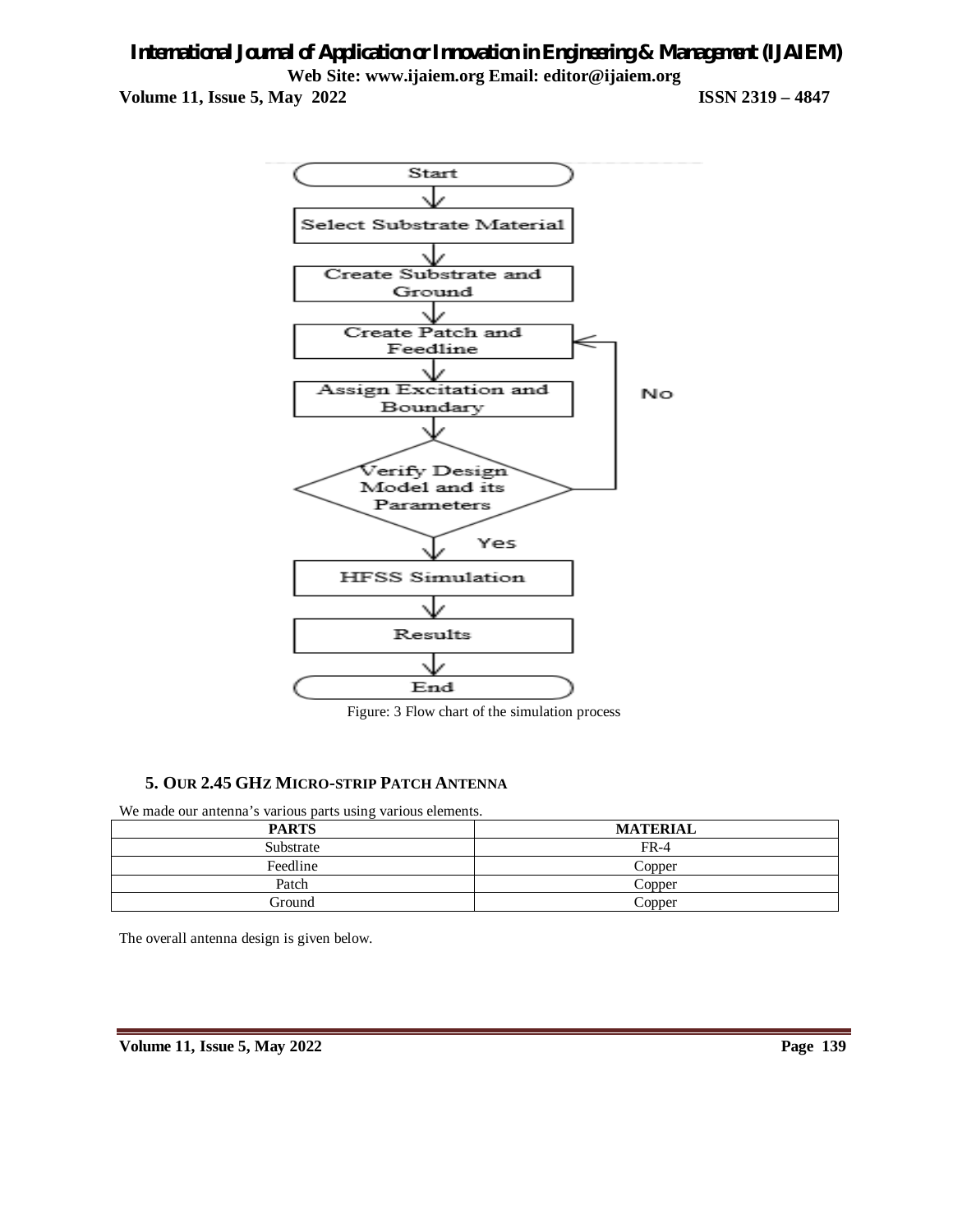# *International Journal of Application or Innovation in Engineering & Management (IJAIEM)* **Web Site: www.ijaiem.org Email: editor@ijaiem.org Volume 11, Issue 5, May 2022 ISSN 2319 – 4847**



Figure 4: YZ plane representation

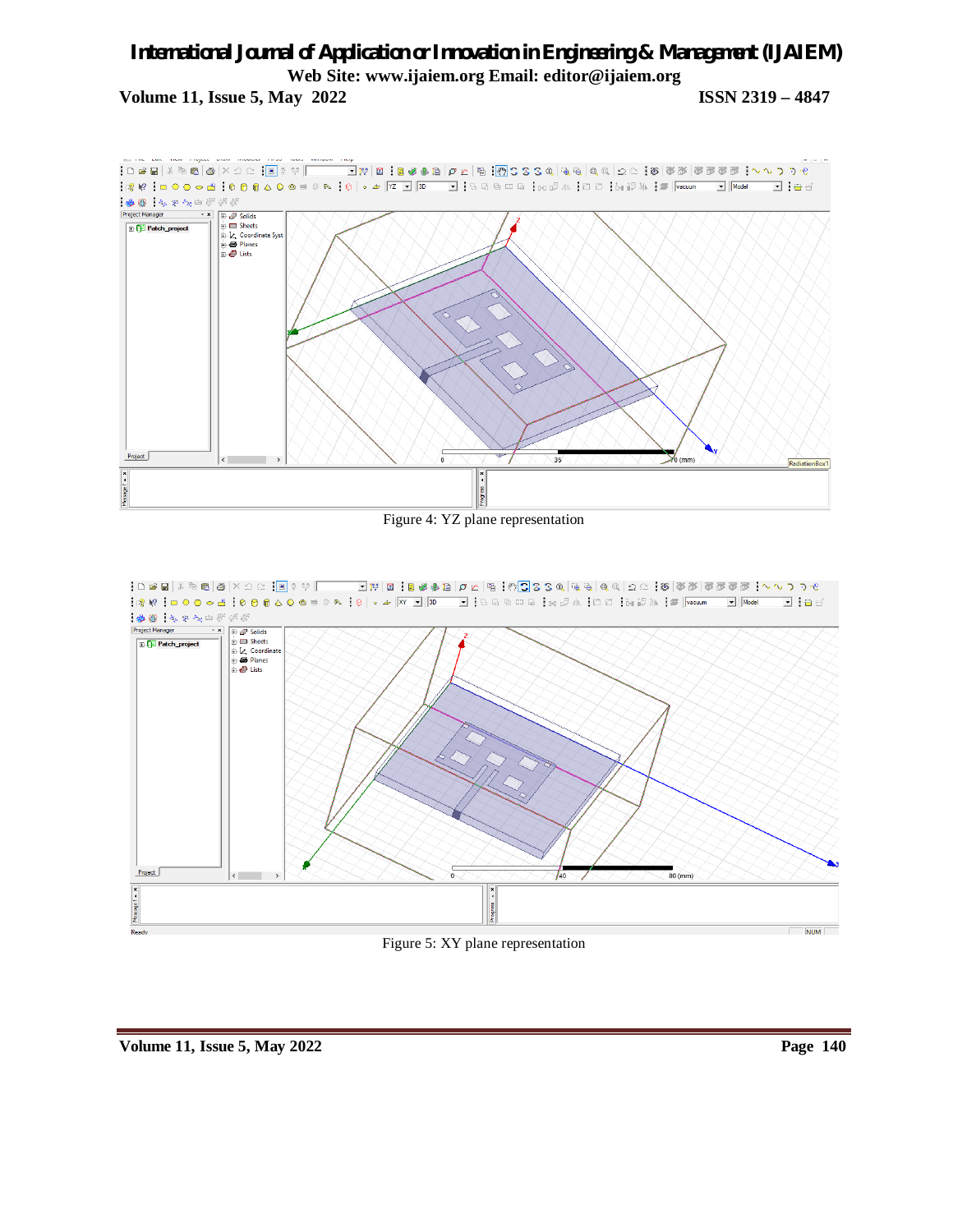# *International Journal of Application or Innovation in Engineering & Management (IJAIEM)* **Web Site: www.ijaiem.org Email: editor@ijaiem.org Volume 11, Issue 5, May 2022 ISSN 2319 – 4847**

## **6. RESULTS**

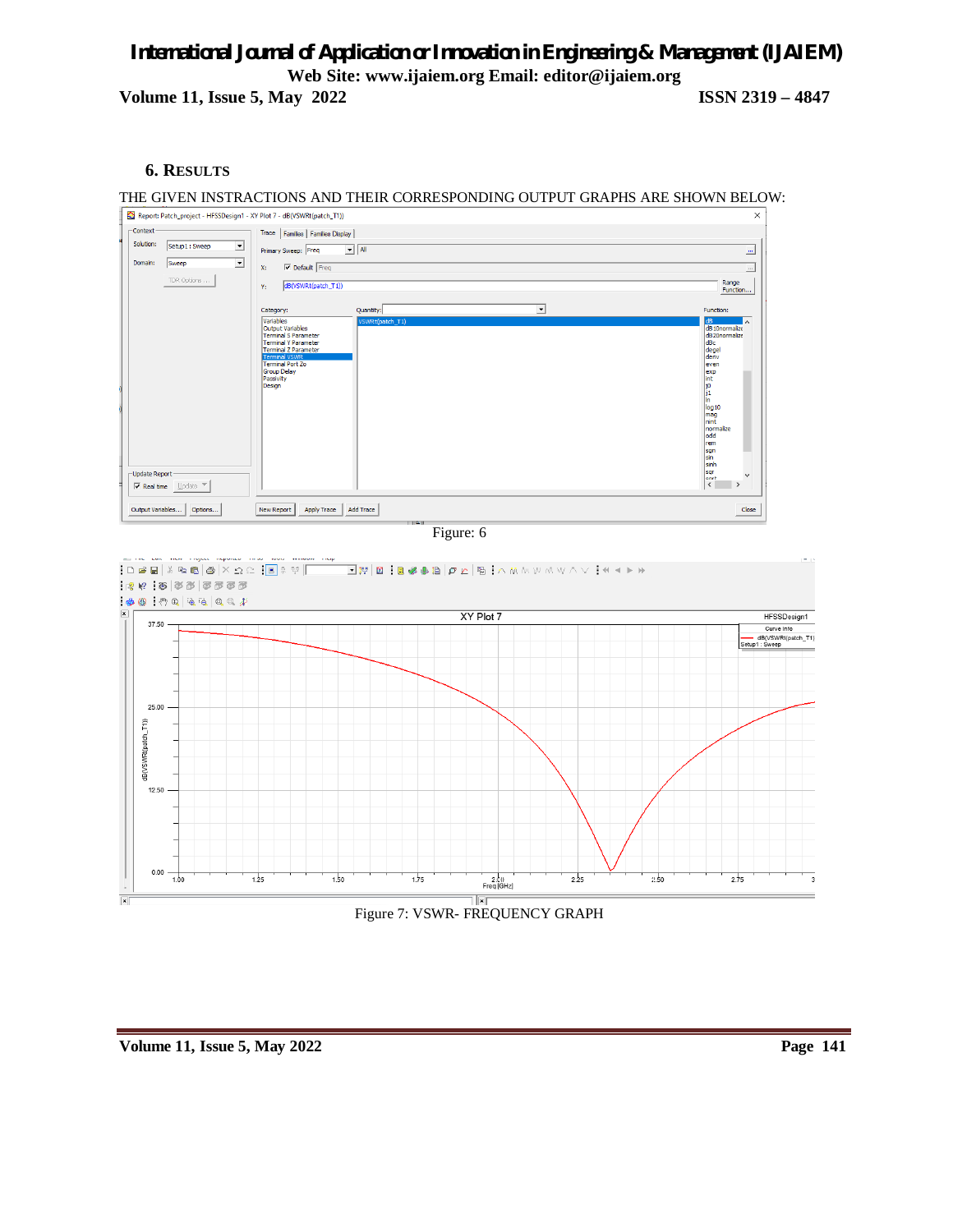**Volume 11, Issue 5, May 2022 ISSN 2319 – 4847**



Figure 9: TERMINAL S PARAMETER- FREQUENCY GRAPH